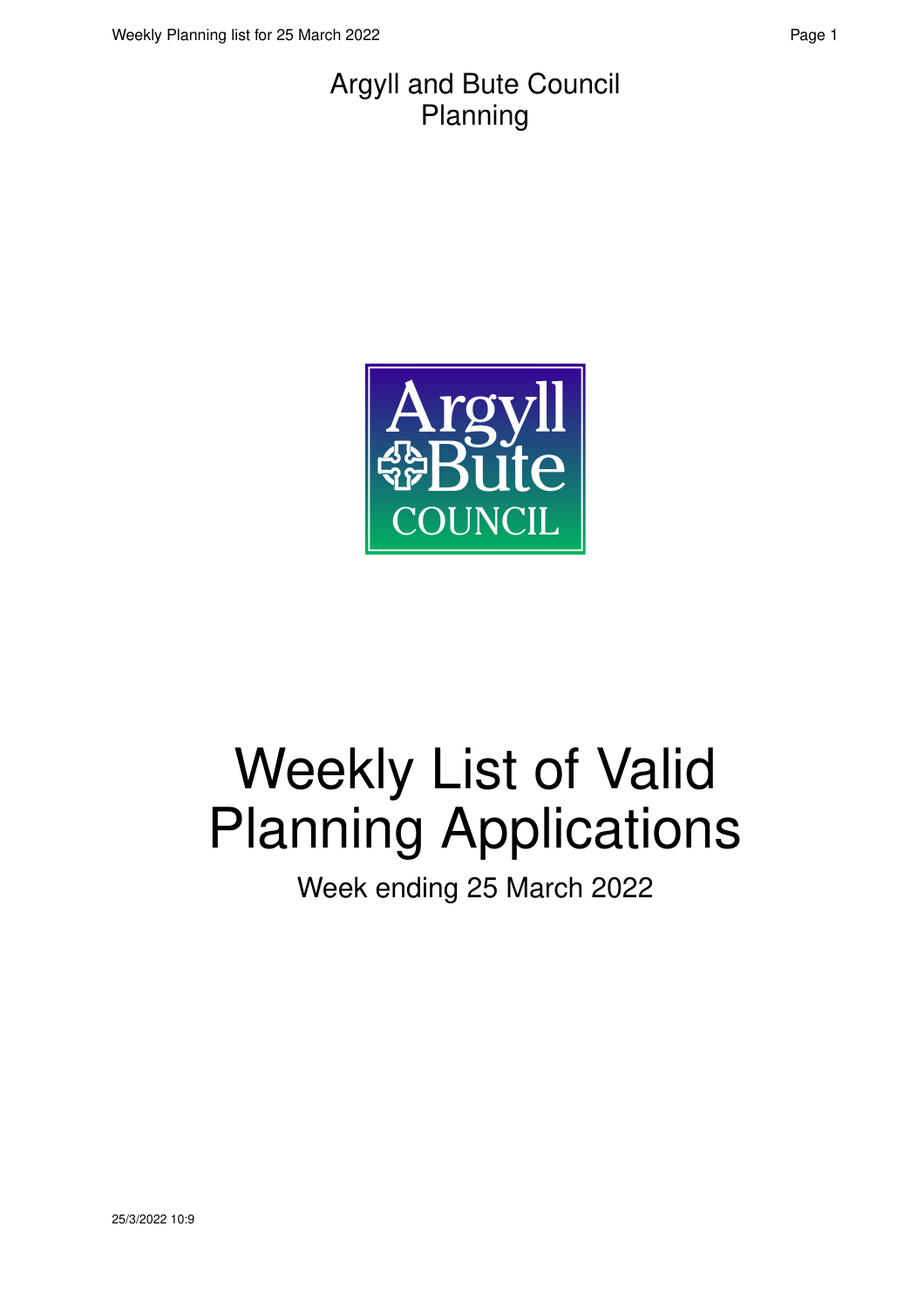#### **Bute and Cowal**

| Reference:                | 21/01243/PP                                               | Officer:<br>Telephone:                           | Steven Gove<br>01546 605518                                    |  |
|---------------------------|-----------------------------------------------------------|--------------------------------------------------|----------------------------------------------------------------|--|
| <b>Ward Details:</b>      | 06 - Cowal                                                |                                                  |                                                                |  |
| <b>Community Council:</b> | <b>Colintraive And Glendaruel CC</b>                      |                                                  |                                                                |  |
| Proposal:                 |                                                           |                                                  | Upgrade to existing telecoms tower and associated works        |  |
| Location:                 | Kyles Of Bute Colintraive Telecommunications Mast, Colin- |                                                  |                                                                |  |
|                           | traive, Argyll And Bute                                   |                                                  |                                                                |  |
| <b>Applicant:</b>         | CK Hutchison Networks (UK) Ltd                            |                                                  |                                                                |  |
|                           |                                                           |                                                  | 14 Inverleith Place, Edinburgh, United Kingdom, EH3 5PZ        |  |
| Agent:                    | Dot Surveying Ltd                                         |                                                  |                                                                |  |
|                           |                                                           |                                                  | 14, 2 Anderson Place, Edinburgh, United Kingdom, EH6 5NP       |  |
| <b>Development Type:</b>  | N11 - Telecommunications                                  |                                                  |                                                                |  |
| <b>Grid Ref:</b>          | 203237 - 675400                                           |                                                  |                                                                |  |
|                           |                                                           |                                                  |                                                                |  |
| Reference:                | 22/00208/PP                                               | Officer:<br>Telephone:                           | Allocated To Area Office<br>01546 605518                       |  |
| <b>Ward Details:</b>      | 07 - Dunoon                                               |                                                  |                                                                |  |
| <b>Community Council:</b> | <b>Dunoon Community Council</b>                           |                                                  |                                                                |  |
| Proposal:                 |                                                           |                                                  | Erection of ground floor garden room and covered entrance hall |  |
|                           |                                                           |                                                  | replacing existing first floor entrance and external stairway  |  |
| Location:                 |                                                           |                                                  | Upper Flat, 148 John Street, Dunoon, Argyll And Bute, PA23     |  |
|                           | 7BL                                                       |                                                  |                                                                |  |
| <b>Applicant:</b>         | Mrs Jo Quinn                                              |                                                  |                                                                |  |
|                           |                                                           | 148 John Street, Dunoon, United Kindom, PA23 7BL |                                                                |  |
| Agent:                    | Architeco Ltd                                             |                                                  |                                                                |  |
|                           |                                                           | 43 Argyll Street, Dunoon, Argyll, PA23 7HG       |                                                                |  |
| <b>Development Type:</b>  | N01 - Householder developments                            |                                                  |                                                                |  |
| <b>Grid Ref:</b>          | 216948 - 677019                                           |                                                  |                                                                |  |
|                           |                                                           |                                                  |                                                                |  |
| Reference:                | 22/00364/PP                                               | Officer:                                         | Steven Gove                                                    |  |
|                           |                                                           | Telephone:                                       | 01546 605518                                                   |  |
| <b>Ward Details:</b>      | 07 - Dunoon                                               |                                                  |                                                                |  |
| <b>Community Council:</b> | South Cowal Community Council                             |                                                  |                                                                |  |
| Proposal:                 |                                                           |                                                  | Erection of dwellinghouse and formation of vehicular access    |  |
| Location:                 |                                                           |                                                  | Plot 2 Ground North East Of Ashgrove, Wyndham Road, Innel-     |  |
|                           | lan, Argyll And Bute                                      |                                                  |                                                                |  |
| <b>Applicant:</b>         | Mr Gerry Phimister                                        |                                                  |                                                                |  |
|                           |                                                           | 1 Dunbar Drive, Motherwell, Scotland, ML1 2EN    |                                                                |  |
| Agent:                    | DarntonB3 Architecture Ltd                                |                                                  |                                                                |  |
|                           |                                                           |                                                  | Unit 2 The Matrix , 114 Cowcaddens Road, Glasgow, Scot-        |  |
|                           | land, G4 0HL                                              |                                                  |                                                                |  |
| <b>Development Type:</b>  | N03B - Housing - Local                                    |                                                  |                                                                |  |
| <b>Grid Ref:</b>          | 214910 - 670494                                           |                                                  |                                                                |  |
|                           |                                                           |                                                  |                                                                |  |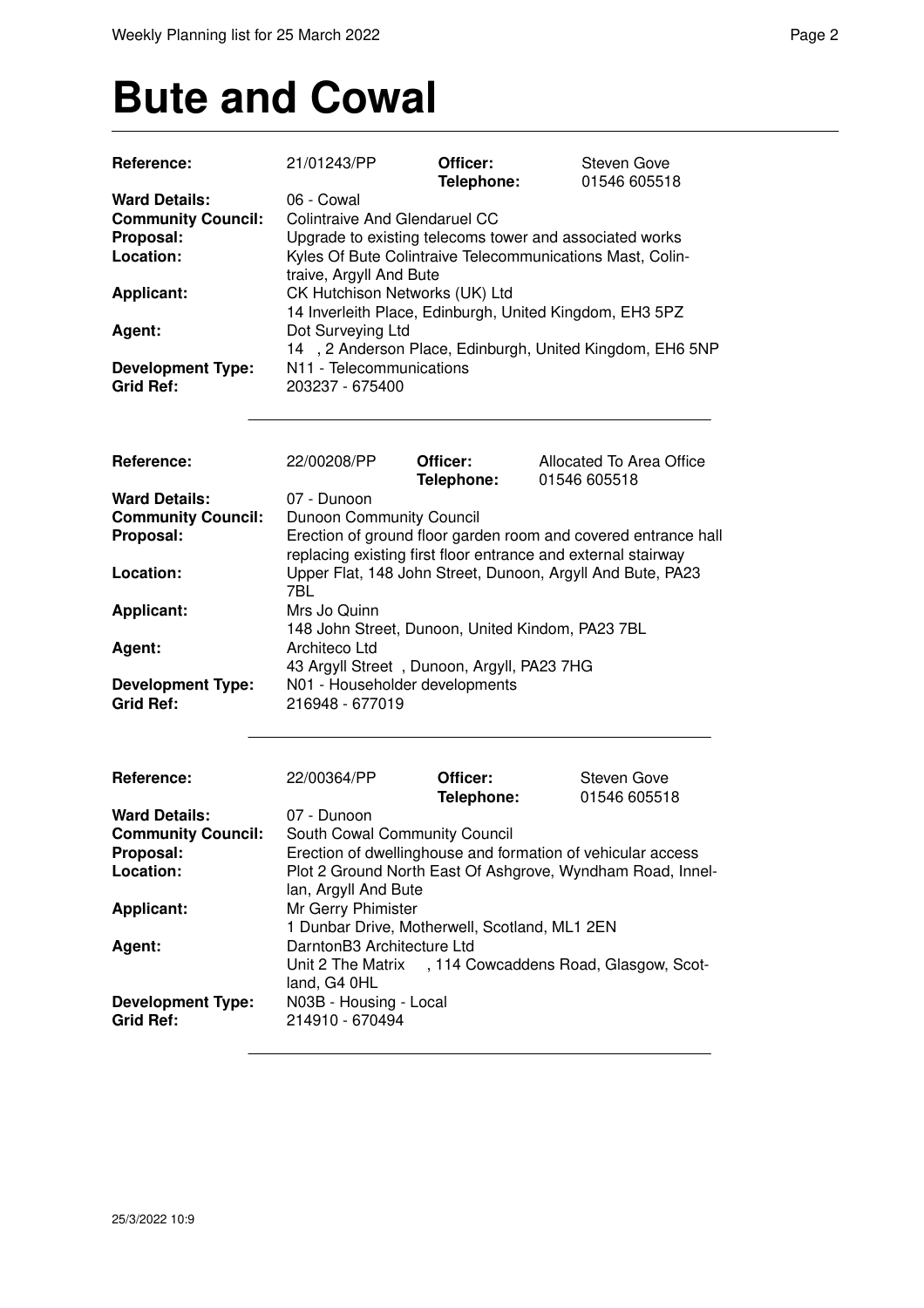Weekly Planning list for 25 March 2022 **Page 3** Page 3

| Reference:                                   | 22/00377/PPP                                                            | Officer:<br>Telephone: | Steven Gove<br>01546 605518 |
|----------------------------------------------|-------------------------------------------------------------------------|------------------------|-----------------------------|
| <b>Ward Details:</b>                         | 06 - Cowal                                                              |                        |                             |
| <b>Community Council:</b>                    | <b>Kilfinan Community Council</b>                                       |                        |                             |
| Proposal:                                    | Site for the erection of dwellinghouse                                  |                        |                             |
| Location:                                    | Land West Of Corra, Ardlamont, Kames, Tighnabruaich, Argyll<br>And Bute |                        |                             |
| <b>Applicant:</b>                            | Mr And Mrs Brian Leech<br>Corra, Main Road, Ardlamont, UK, PA21 2AH     |                        |                             |
| Agent:                                       | Cliff Denovan<br>19 Eccles Road, Dunoon, UK, PA23 8LA                   |                        |                             |
| <b>Development Type:</b><br><b>Grid Ref:</b> | N03B - Housing - Local<br>197517 - 665922                               |                        |                             |

| <b>Reference:</b>         | 22/00378/PP                                               | Officer:<br>Telephone: | Steven Gove<br>01546 605518 |
|---------------------------|-----------------------------------------------------------|------------------------|-----------------------------|
| <b>Ward Details:</b>      | 08 - Isle Of Bute                                         |                        |                             |
| <b>Community Council:</b> | <b>Bute Community Council</b>                             |                        |                             |
| Proposal:                 | Erection of single storey side extension                  |                        |                             |
| Location:                 | 1 Kildavannan Cottage, Rothesay, Isle Of Bute, Argyll And |                        |                             |
|                           | Bute, PA20 0QX                                            |                        |                             |
| <b>Applicant:</b>         | Mr Seamus McMillan                                        |                        |                             |
|                           | 1 Kildavannan Cottage, Rothesay, Isle Of Bute, Argyll And |                        |                             |
|                           | Bute, PA20 0QX                                            |                        |                             |
| Agent:                    | Architeco Ltd                                             |                        |                             |
|                           | 43 Argyll Street , Dunoon, Argyll And Bute, PA23 7HG      |                        |                             |
| <b>Development Type:</b>  | N01 - Householder developments                            |                        |                             |
| <b>Grid Ref:</b>          | 202680 - 666313                                           |                        |                             |
|                           |                                                           |                        |                             |
|                           |                                                           |                        |                             |

| Reference:                | 22/00549/PNWAY                                              | Officer:   | Emma Jane    |
|---------------------------|-------------------------------------------------------------|------------|--------------|
|                           |                                                             | Telephone: | 01546 605518 |
| <b>Ward Details:</b>      | 03 - Mid Argyll                                             |            |              |
| <b>Community Council:</b> | <b>Inveraray Community Council</b>                          |            |              |
| Proposal:                 | Formation of forest track and turning area                  |            |              |
| Location:                 | Land East Of Mark Park, Cairndow, Argyll And Bute           |            |              |
| <b>Applicant:</b>         | Lady Jennifer Bute                                          |            |              |
|                           | Tigh Mhicleoid, 2 Lochnell Street, Lochgilphead, Argyll And |            |              |
|                           | Bute, PA31 8JL                                              |            |              |
| Agent:                    | <b>Tilhill Forestry</b>                                     |            |              |
|                           | Tigh Mhicleoid, 2 Lochnell Street, Lochgilphead, Argyll And |            |              |
|                           | Bute, PA31 8JL                                              |            |              |
| <b>Development Type:</b>  | G C22W - Forestry Private Way                               |            |              |
| <b>Grid Ref:</b>          | 217170 - 714578                                             |            |              |
|                           |                                                             |            |              |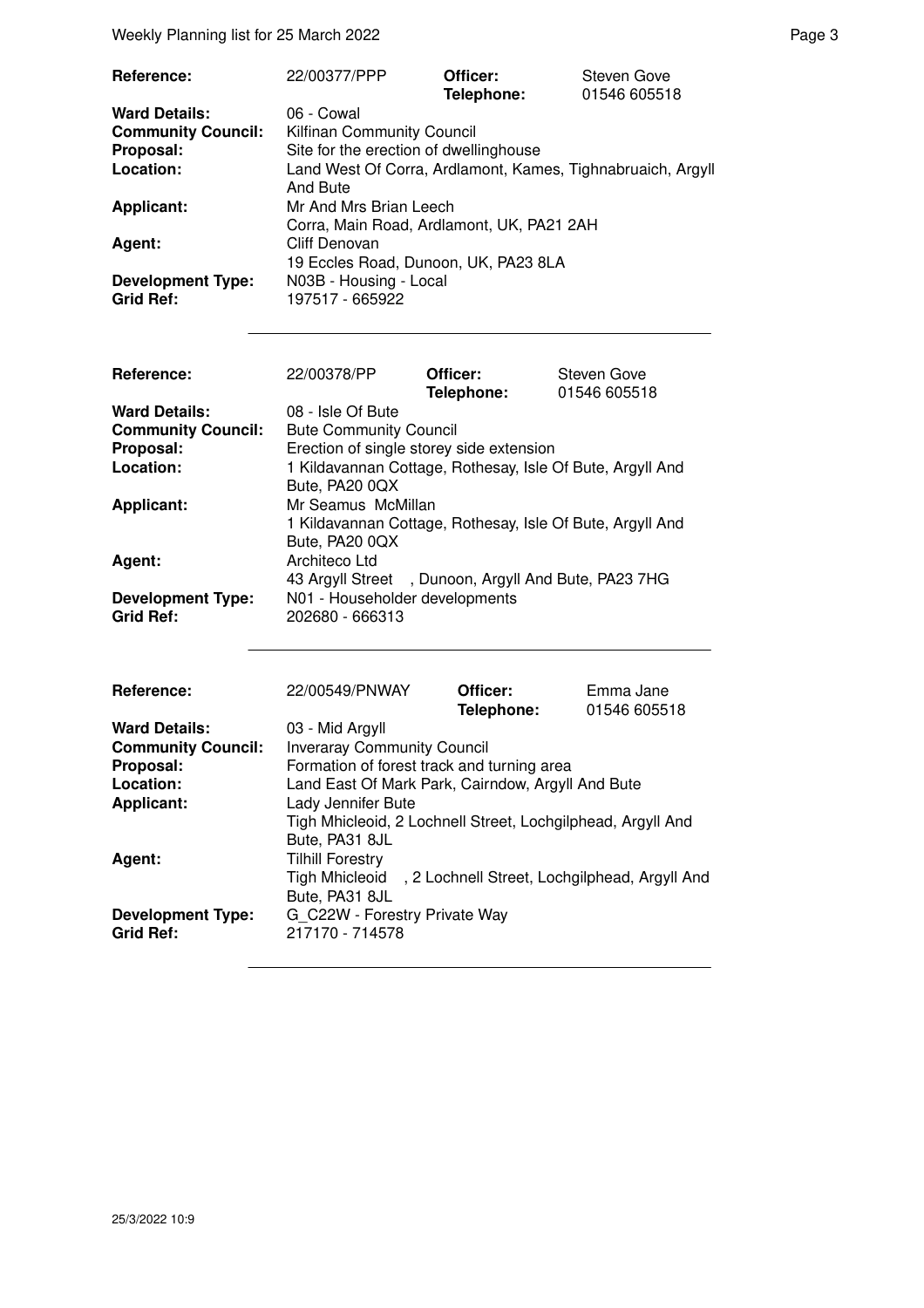Weekly Planning list for 25 March 2022 **Page 4** Page 4

| <b>Reference:</b>                                 | 22/00575/TPO                                                                                    | Officer:<br>Telephone: | Steven Gove<br>01546 605518 |
|---------------------------------------------------|-------------------------------------------------------------------------------------------------|------------------------|-----------------------------|
| <b>Ward Details:</b><br><b>Community Council:</b> | 08 - Isle Of Bute<br><b>Bute Community Council</b>                                              |                        |                             |
| Proposal:                                         | Proposed felling of Monkey Puzzle tree                                                          |                        |                             |
| Location:                                         | Ardentigh, Bannatyne Mains, Port Bannatyne, Isle Of Bute,<br>Argyll And Bute                    |                        |                             |
| <b>Applicant:</b>                                 | Mr Calum Ferguson<br>Ardentigh, Bannatyne Mains, Port Bannatyne, Isle Of Bute,<br>Argyll & Bute |                        |                             |
| Agent:                                            | N/A                                                                                             |                        |                             |
| <b>Development Type:</b><br><b>Grid Ref:</b>      | NO - not required for statutory returns<br>207408 - 667224                                      |                        |                             |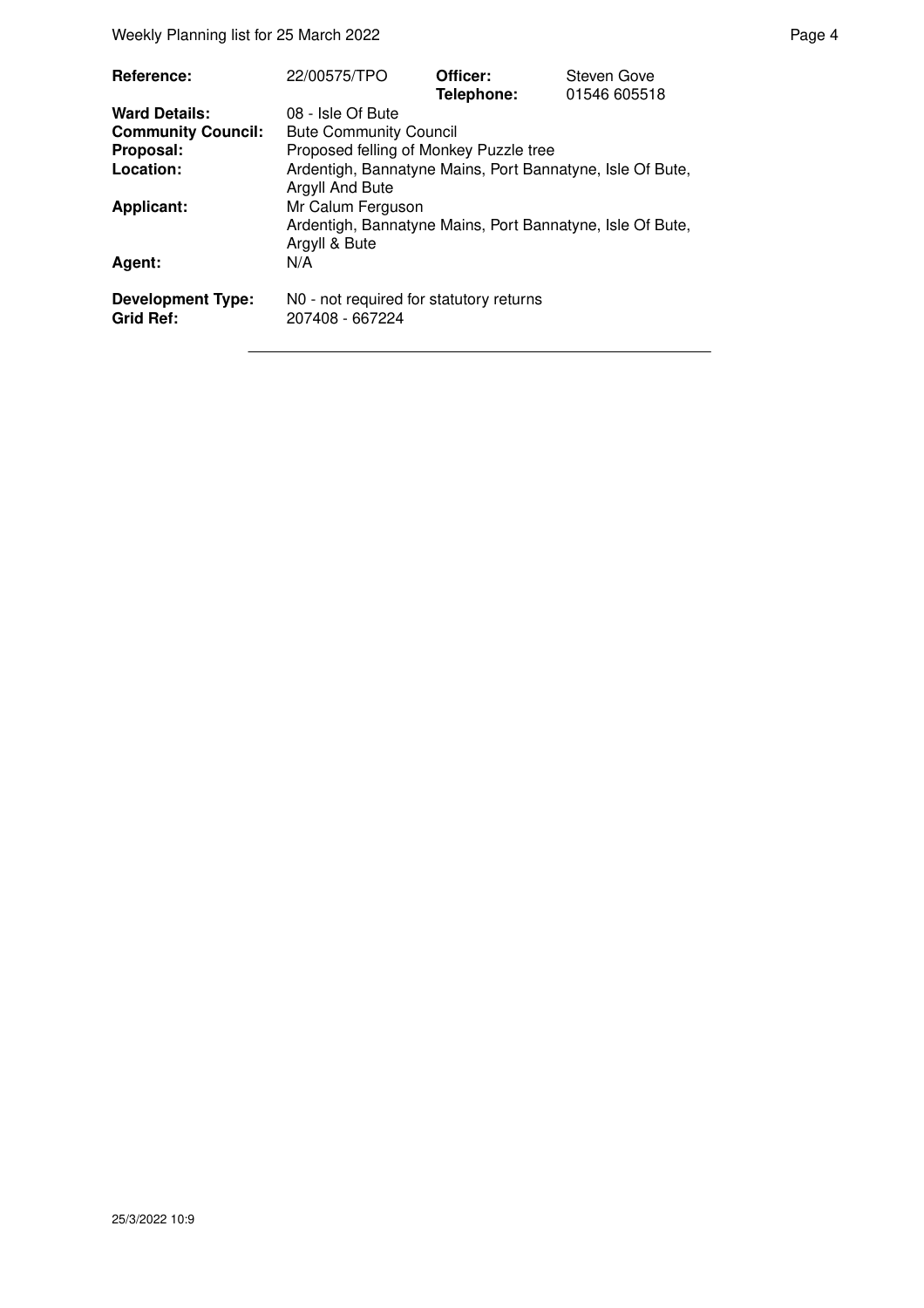#### **Helensburgh and Lomond**

| Reference:                                                                                       | 22/00153/PP                                                                                                                                                                                                                                                                                          | Officer:<br>Telephone: | <b>Karen Malloy</b><br>01546 605518                                                                                             |  |  |
|--------------------------------------------------------------------------------------------------|------------------------------------------------------------------------------------------------------------------------------------------------------------------------------------------------------------------------------------------------------------------------------------------------------|------------------------|---------------------------------------------------------------------------------------------------------------------------------|--|--|
| <b>Ward Details:</b><br><b>Community Council:</b><br>Proposal:<br>Location:<br><b>Applicant:</b> | 09 - Lomond North<br>Rhu And Shandon Community Council<br>Erection of front porch extension and formation of steps<br>Forestfield, Lineside Walk, Rhu, Helensburgh, Argyll And Bute,<br>G84 8JJ<br>Mr and Mrs C Neilson<br>Forestfield, Lineside Walk, Rhu, Helensburgh, Argyll And Bute,<br>G84 8JJ |                        |                                                                                                                                 |  |  |
| Agent:<br><b>Development Type:</b><br><b>Grid Ref:</b>                                           | <b>HMA Architects</b><br>19 Charlotte Street<br>N01 - Householder developments<br>227193 - 684389                                                                                                                                                                                                    |                        | , Helensburgh, Argyll And Bute, G84 7EZ                                                                                         |  |  |
|                                                                                                  |                                                                                                                                                                                                                                                                                                      |                        |                                                                                                                                 |  |  |
| Reference:                                                                                       | 22/00154/PP                                                                                                                                                                                                                                                                                          | Officer:<br>Telephone: | Karen Malloy<br>01546 605518                                                                                                    |  |  |
| <b>Ward Details:</b><br><b>Community Council:</b><br>Proposal:                                   | 11 - Helensburgh And Lomond South<br><b>Cardross Community Council</b><br>accommodation and installation of flue                                                                                                                                                                                     |                        | Erection of single storey rear extension, alterations to enlarge<br>rear dormer, conversion of garage to form additional living |  |  |
| Location:                                                                                        | 5LS                                                                                                                                                                                                                                                                                                  |                        | 21 Hillside Road, Cardross, Dumbarton, Argyll And Bute, G82                                                                     |  |  |
| <b>Applicant:</b>                                                                                | Mr and Mrs I Brown<br>5LS                                                                                                                                                                                                                                                                            |                        | 21 Hillside Road, Cardross, Dumbarton, Argyll And Bute, G82                                                                     |  |  |
| Agent:                                                                                           | <b>HMA Architects</b>                                                                                                                                                                                                                                                                                |                        | 19 Charlotte Street, Helensburgh, Argyll And Bute, G84 7EZ                                                                      |  |  |
| <b>Development Type:</b><br><b>Grid Ref:</b>                                                     | N01 - Householder developments<br>234417 - 678071                                                                                                                                                                                                                                                    |                        |                                                                                                                                 |  |  |
| Reference:                                                                                       | 22/00280/PP                                                                                                                                                                                                                                                                                          | Officer:<br>Telephone: | Allocated To Area Office<br>01546 605518                                                                                        |  |  |
| <b>Ward Details:</b><br><b>Community Council:</b><br>Proposal:                                   | 09 - Lomond North<br>Rhu And Shandon Community Council<br>Erection of sunroom extension, demolition of garage and erec-<br>tion of replacement garage                                                                                                                                                |                        |                                                                                                                                 |  |  |
| Location:                                                                                        | Bute, G84 8LW                                                                                                                                                                                                                                                                                        |                        | Station House, Station Road, Rhu, Helensburgh, Argyll And                                                                       |  |  |
| <b>Applicant:</b>                                                                                | Mr And Mrs T Mitchell<br>Bute, G84 8LW                                                                                                                                                                                                                                                               |                        | Station House, Station Road, Rhu, Helensburgh, Argyll And                                                                       |  |  |
| Agent:                                                                                           | Gordon Harrison<br>73 Glasgow Road, Dumbarton, G82 1RE                                                                                                                                                                                                                                               |                        |                                                                                                                                 |  |  |
| <b>Development Type:</b><br><b>Grid Ref:</b>                                                     | N01 - Householder developments<br>227366 - 684426                                                                                                                                                                                                                                                    |                        |                                                                                                                                 |  |  |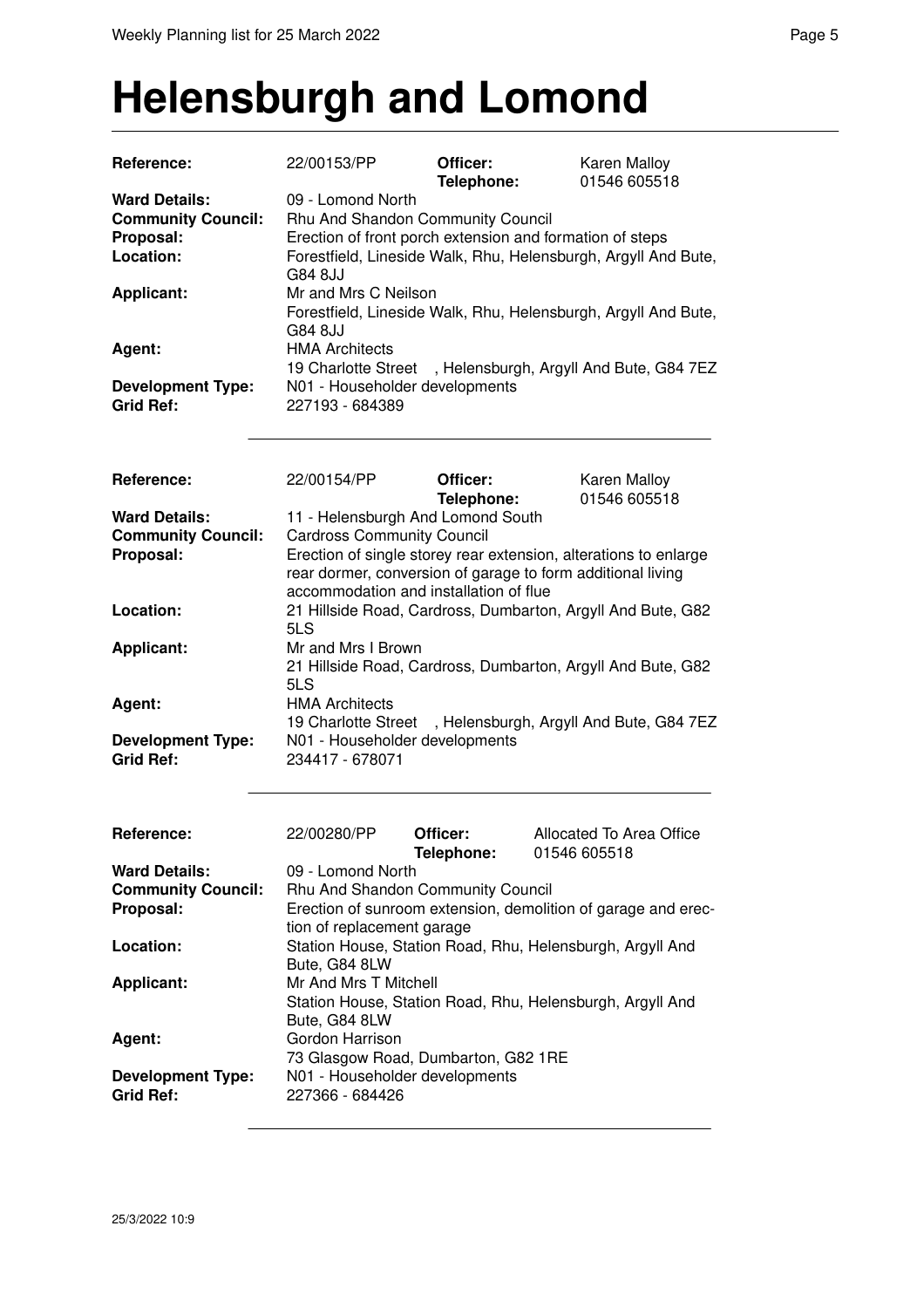Weekly Planning list for 25 March 2022 **Page 6** and the extent of the Page 6

| Reference:                | 22/00380/PP                                              | Officer:<br>Telephone: 01546 605518 | Allocated To Area Office                                 |
|---------------------------|----------------------------------------------------------|-------------------------------------|----------------------------------------------------------|
| <b>Ward Details:</b>      | 11 - Helensburgh And Lomond South                        |                                     |                                                          |
| <b>Community Council:</b> | <b>Cardross Community Council</b>                        |                                     |                                                          |
| Proposal:                 | Installation of a rooflight                              |                                     |                                                          |
| Location:                 |                                                          |                                     | 1 Cedar Grove, Cardross, Dumbarton, Argyll And Bute, G82 |
|                           | 5.IW                                                     |                                     |                                                          |
| Applicant:                | Mr Raul Hernandez Fernandez                              |                                     |                                                          |
|                           | 1 Cedar Grove, Cardross, Dumbarton, Argyll And Bute, G82 |                                     |                                                          |
|                           | 5.IW                                                     |                                     |                                                          |
| Agent:                    | StudioTed Architecture                                   |                                     |                                                          |
|                           | Keil School Lodge, Helenslee Road, Dumbarton, G82 4AH    |                                     |                                                          |
| <b>Development Type:</b>  | N01 - Householder developments                           |                                     |                                                          |
| <b>Grid Ref:</b>          | 234750 - 677306                                          |                                     |                                                          |

| <b>Reference:</b>                            | 22/00389/PPP                                                                                      | Officer:<br>Telephone: | Norman Shewan<br>01546 605518                                |
|----------------------------------------------|---------------------------------------------------------------------------------------------------|------------------------|--------------------------------------------------------------|
| <b>Ward Details:</b>                         | 09 - Lomond North                                                                                 |                        |                                                              |
| <b>Community Council:</b>                    | <b>Rosneath And Clynder Community Council</b>                                                     |                        |                                                              |
| Proposal:                                    | Site for the erection of dwellinghouse                                                            |                        |                                                              |
| Location:                                    | <b>Bute</b>                                                                                       |                        | Land North Of Little Rahane, Rahane, Helensburgh, Argyll And |
| <b>Applicant:</b>                            | Mr Robert MacIntyre<br>Mamore Farm, Peaton Road, Rahane, Helensburgh, Argyll<br>And Bute, G84 0QW |                        |                                                              |
| Agent:                                       | Gordon Harrison<br>73 Glasgow Road, Dumbarton, G82 1RE                                            |                        |                                                              |
| <b>Development Type:</b><br><b>Grid Ref:</b> | N03B - Housing - Local<br>223738 - 686511                                                         |                        |                                                              |

| <b>Reference:</b>                            | 22/00408/CLAWU                                                                                                                                                                          | Officer:<br>Telephone: | Allocated To Area Office<br>01546 605518 |  |
|----------------------------------------------|-----------------------------------------------------------------------------------------------------------------------------------------------------------------------------------------|------------------------|------------------------------------------|--|
| <b>Ward Details:</b>                         | 10 - Helensburgh Central                                                                                                                                                                |                        |                                          |  |
| <b>Community Council:</b>                    | <b>Helensburgh Community Council</b>                                                                                                                                                    |                        |                                          |  |
| Proposal:                                    | Certificate of Lawfulness (Existing) for the continuation of use<br>as a private dwelling, including replacement windows and<br>doors, re-tiling of roof and addition of wooden decking |                        |                                          |  |
| Location:<br><b>Applicant:</b>               | 3 Ardencaple Drive, Helensburgh, Argyll And Bute, G84 8PS<br>Mr Alan Rankin                                                                                                             |                        |                                          |  |
|                                              | 3 Ardencaple Drive, Helensburgh, Argyll And Bute, G84 8PS                                                                                                                               |                        |                                          |  |
| Agent:                                       | N/A                                                                                                                                                                                     |                        |                                          |  |
| <b>Development Type:</b><br><b>Grid Ref:</b> | N17 - Other consents and certificates 2mths<br>228334 - 682815                                                                                                                          |                        |                                          |  |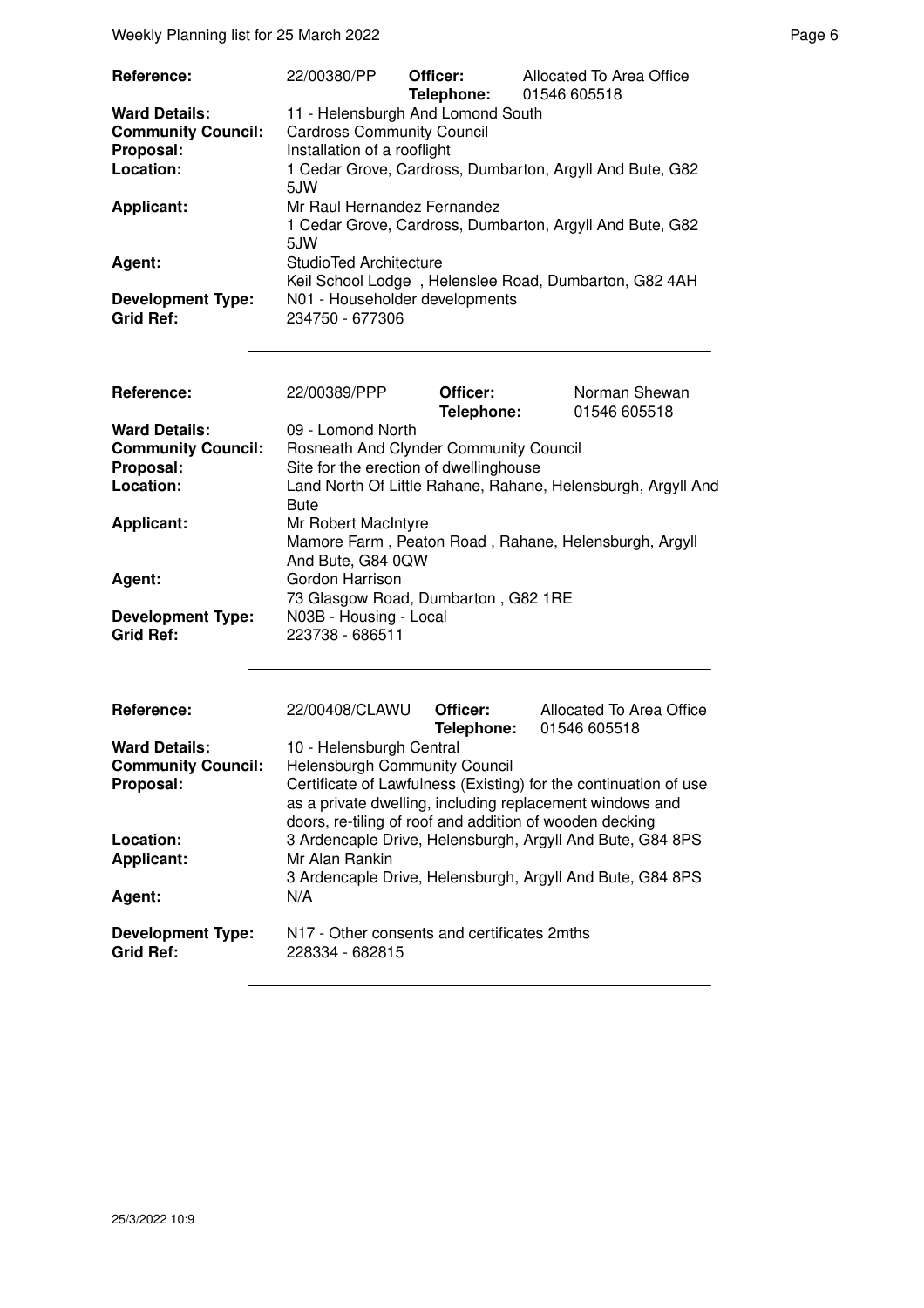Weekly Planning list for 25 March 2022 **Page 7** All 2022 **Page 7** All 2014 **Page 7** All 2014 **Page 7** 

| <b>Reference:</b>         | 22/00412/PP                                                                          | Officer:<br>Telephone: | Allocated To Area Office<br>01546 605518 |
|---------------------------|--------------------------------------------------------------------------------------|------------------------|------------------------------------------|
| <b>Ward Details:</b>      | 10 - Helensburgh Central                                                             |                        |                                          |
| <b>Community Council:</b> | Helensburgh Community Council                                                        |                        |                                          |
| Proposal:                 | Erection of replacement conservatory                                                 |                        |                                          |
| Location:                 | 12 West Montrose Street, Helensburgh, Argyll And Bute, G84                           |                        |                                          |
|                           | 9NE                                                                                  |                        |                                          |
| <b>Applicant:</b>         | Mr And Mrs W And J Cairns<br>12 West Montrose Street, Helensburgh, Scotland, G84 9NE |                        |                                          |
| Agent:                    | Orbis Design                                                                         |                        |                                          |
|                           | Rosevale, Cumberland Road, Rhu, United Kingdom, G84                                  |                        |                                          |
|                           | 8RX                                                                                  |                        |                                          |
| <b>Development Type:</b>  | N01 - Householder developments                                                       |                        |                                          |
| <b>Grid Ref:</b>          | 229482 - 682856                                                                      |                        |                                          |

| <b>Reference:</b>                            | 22/00421/ADV                                             | Officer:<br>Telephone: | Allocated To Area Office<br>01546 605518                     |
|----------------------------------------------|----------------------------------------------------------|------------------------|--------------------------------------------------------------|
| <b>Ward Details:</b>                         | 10 - Helensburgh Central                                 |                        |                                                              |
| <b>Community Council:</b>                    | <b>Helensburgh Community Council</b>                     |                        |                                                              |
| Proposal:                                    | Display of 2 text and graphic signs (illuminated)        |                        |                                                              |
| Location:                                    | Helensburgh Swimming Pool, 1B West Clyde Street, Helens- |                        |                                                              |
|                                              | burgh, Argyll And Bute, G84 8SQ                          |                        |                                                              |
| <b>Applicant:</b>                            | Argyll And Bute Council                                  |                        |                                                              |
|                                              | 8RT                                                      |                        | Kilmory, Kilmory Estate, Lochgilphead, Argyll And Bute, PA31 |
| Agent:                                       | DarntonB3 Architecture Ltd                               |                        |                                                              |
|                                              |                                                          |                        | Unit 2 The Matrix , 114 Cowcaddens Road, Glasgow, G4 0HL     |
| <b>Development Type:</b><br><b>Grid Ref:</b> | N <sub>15</sub> - Advertisements<br>229521 - 682229      |                        |                                                              |

| <b>Reference:</b>                            | 22/00422/PP                                                                       | Officer:<br>Telephone: | Allocated To Area Office<br>01546 605518                       |
|----------------------------------------------|-----------------------------------------------------------------------------------|------------------------|----------------------------------------------------------------|
| <b>Ward Details:</b>                         | 10 - Helensburgh Central                                                          |                        |                                                                |
| <b>Community Council:</b>                    | <b>Helensburgh Community Council</b>                                              |                        |                                                                |
| Proposal:                                    |                                                                                   |                        | Demolition of conservatory, alterations and erection of single |
|                                              | storey rear extension                                                             |                        |                                                                |
| Location:                                    | 7 Stafford Street, Helensburgh, Argyll And Bute, G84 9JU                          |                        |                                                                |
| <b>Applicant:</b>                            | Mrs D Lakeland Newman                                                             |                        |                                                                |
|                                              | 7 Stafford Street, Helensburgh, Argyll And Bute, G84 9JU                          |                        |                                                                |
| Agent:                                       | Organic Architects                                                                |                        |                                                                |
|                                              | 140 West Princes Street<br>, Helensburgh, Argyll And Bute, G84<br>8 <sub>BH</sub> |                        |                                                                |
| <b>Development Type:</b><br><b>Grid Ref:</b> | N01 - Householder developments<br>229503 - 682908                                 |                        |                                                                |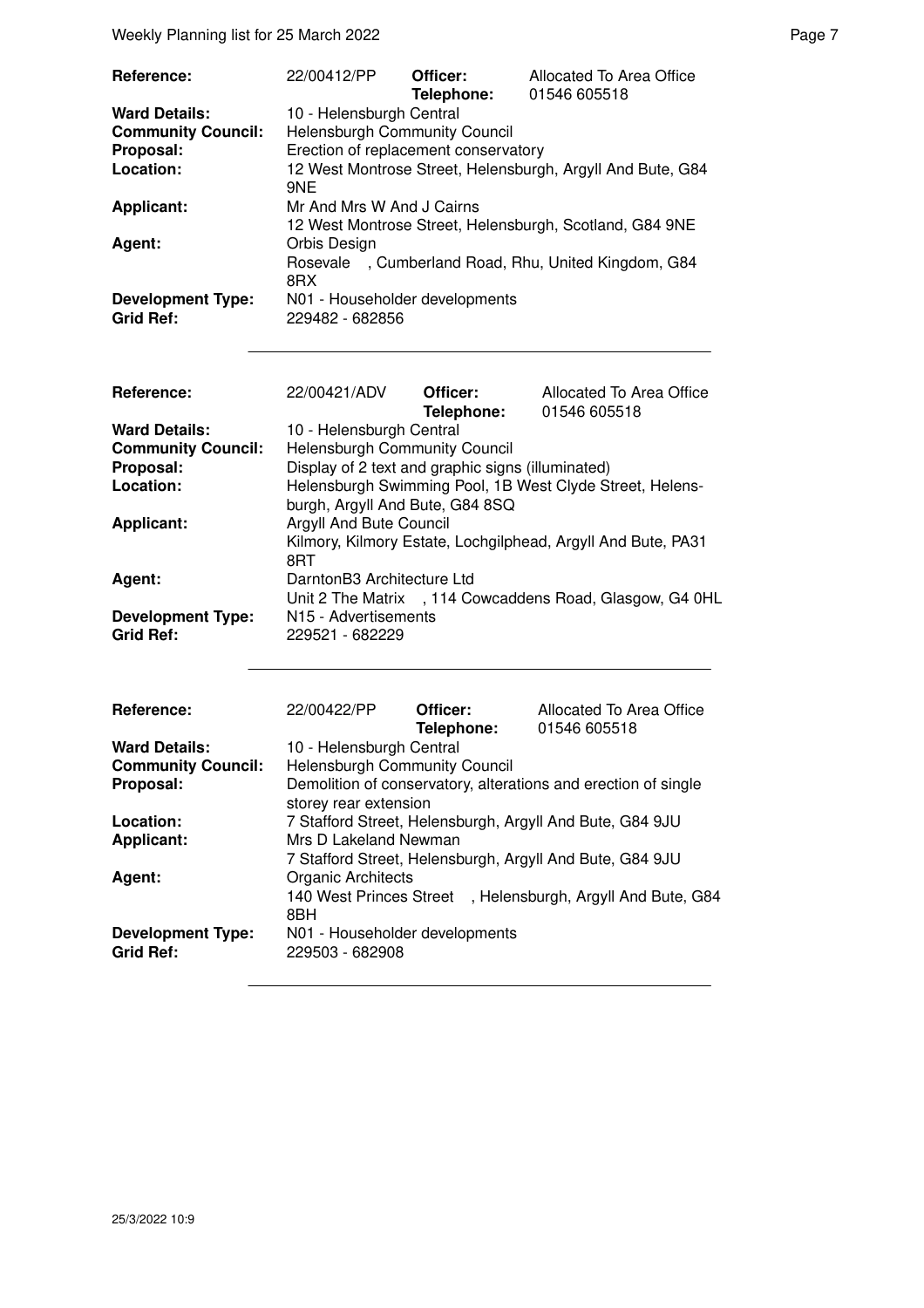Weekly Planning list for 25 March 2022 **Page 8** Page 8

| <b>Reference:</b>                            | 22/00570/TELNOT                                                                            | Officer:<br>Telephone: | Karen Malloy<br>01546 605518 |
|----------------------------------------------|--------------------------------------------------------------------------------------------|------------------------|------------------------------|
| <b>Ward Details:</b>                         | 09 - Lomond North                                                                          |                        |                              |
| <b>Community Council:</b>                    | <b>Rosneath And Clynder Community Council</b>                                              |                        |                              |
| Proposal:                                    | Installation of electronic communications apparatus at existing<br>telecommunications site |                        |                              |
| Location:                                    | Mambeg Telecommunications Mast, Peaton Road, Rahane,<br>Argyll And Bute                    |                        |                              |
| <b>Applicant:</b>                            | Dot Surveying Ltd<br>8 Blandfield Road, London, England, SW12 8BG                          |                        |                              |
| Agent:                                       | N/A                                                                                        |                        |                              |
| <b>Development Type:</b><br><b>Grid Ref:</b> | N0 - not required for statutory returns<br>223136 - 687575                                 |                        |                              |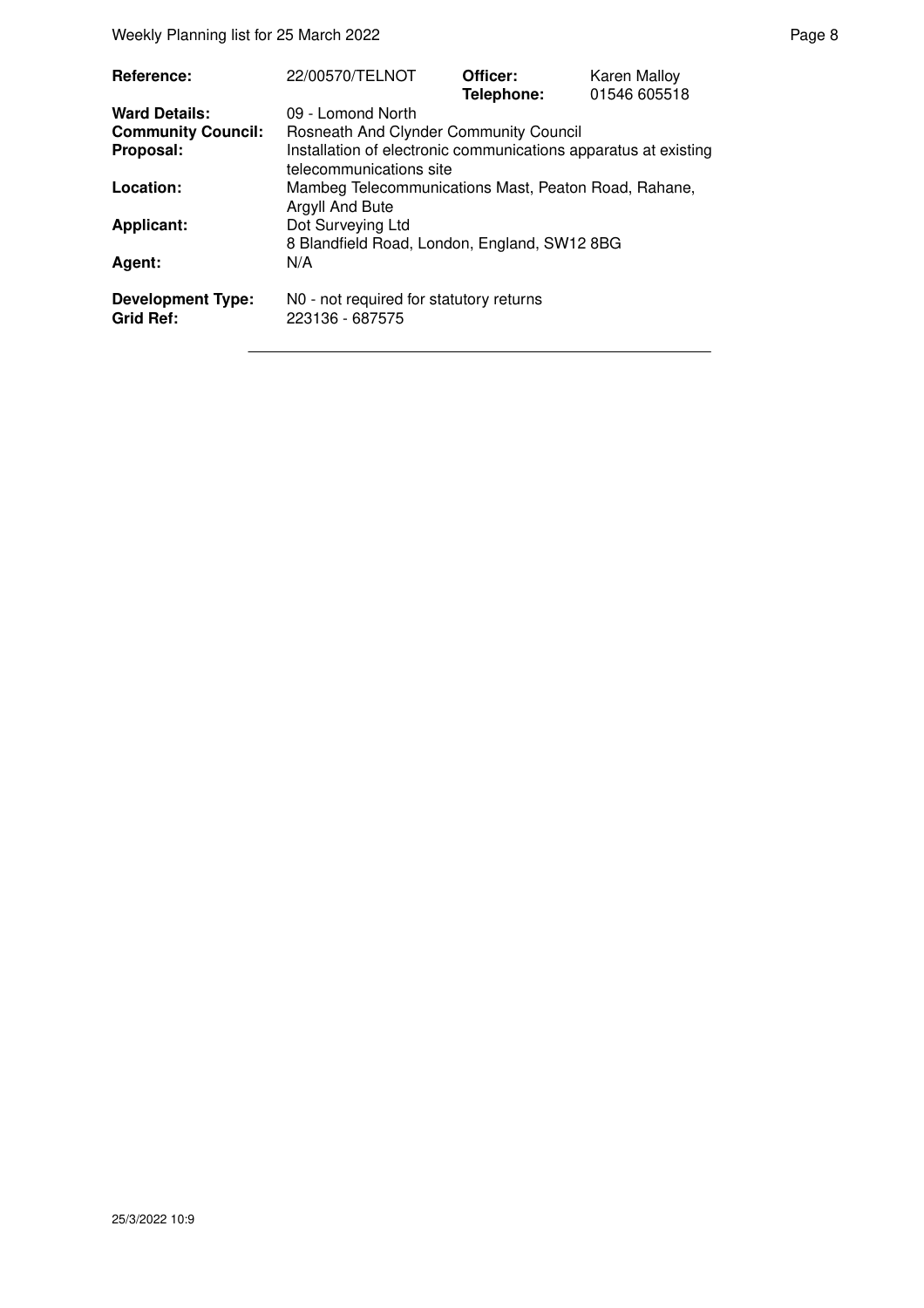## **Oban, Lorn and the Isles**

| Reference:                                         | 21/02174/PPP                                                            | Officer:<br>Telephone: | <b>Fiona Scott</b><br>01546 605518                                                                                              |
|----------------------------------------------------|-------------------------------------------------------------------------|------------------------|---------------------------------------------------------------------------------------------------------------------------------|
| <b>Ward Details:</b>                               | 04 - Oban South And The Isles                                           |                        |                                                                                                                                 |
| <b>Community Council:</b>                          | <b>Tiree Community Council</b>                                          |                        |                                                                                                                                 |
| Proposal:                                          | Site for the erection of dwellinghouse                                  |                        |                                                                                                                                 |
| Location:                                          | <b>Bute</b>                                                             |                        | Land South Of 17 Balevullin (Plot 1), Isle Of Tiree, Argyll And                                                                 |
| <b>Applicant:</b>                                  | Ms Wendy Napthine<br>West Gilston Mains Farmhouse, Leven, Fife, KY8 5PH |                        |                                                                                                                                 |
| Agent:                                             | N/A                                                                     |                        |                                                                                                                                 |
| <b>Development Type:</b><br><b>Grid Ref:</b>       | N03B - Housing - Local<br>095429 - 747174                               |                        |                                                                                                                                 |
| Reference:                                         | 22/00237/PP                                                             | Officer:<br>Telephone: | Jennifer Campbell<br>01546 605518                                                                                               |
| <b>Ward Details:</b>                               | 04 - Oban South And The Isles                                           |                        |                                                                                                                                 |
| <b>Community Council:</b>                          | Iona Community Council                                                  |                        |                                                                                                                                 |
| Proposal:                                          | takeaway                                                                |                        | Amendment to Planning Permission 19/00271/PP (Erection of<br>Class 1 Retail Unit with artist residence) to incorporate hot food |
| Location:                                          |                                                                         |                        | Land West Of St Ronan's Chapel, Isle Of Iona, Argyll And Bute,                                                                  |
|                                                    | <b>PA76 6SJ</b>                                                         |                        |                                                                                                                                 |
| <b>Applicant:</b>                                  | Ms Ailidh Lennon                                                        |                        |                                                                                                                                 |
|                                                    | 4 The Glebe, Iona, United Kingdom, PA76 6SG                             |                        |                                                                                                                                 |
| Agent:                                             | N/A                                                                     |                        |                                                                                                                                 |
| <b>Development Type:</b><br><b>Grid Ref:</b>       | N10B - Other developments - Local<br>128500 - 724129                    |                        |                                                                                                                                 |
| Reference:                                         | 22/00349/PP                                                             | Officer:<br>Telephone: | Allocated To Area Office<br>01546 605518                                                                                        |
| <b>Ward Details:</b>                               | 05 - Oban North And Lorn                                                |                        |                                                                                                                                 |
| <b>Community Council:</b> Dunbeg Community Council |                                                                         |                        |                                                                                                                                 |
| Proposal:                                          | Variation of condition 20 of planning permission ref:                   |                        |                                                                                                                                 |
|                                                    |                                                                         |                        | 18/00375/PP (Residential development comprising 300                                                                             |
|                                                    |                                                                         |                        | dwellings, ground re-modelling, new roads, infrastructure, open<br>space, landscaping, community woodland and area for commu-   |
|                                                    | nity facilities) to allow single shed in rear gardens                   |                        |                                                                                                                                 |
| Location:                                          |                                                                         |                        | Land West Of Dunstaffnage Mains Farm, Dunbeg, Argyll And                                                                        |
|                                                    | Bute                                                                    |                        |                                                                                                                                 |
| <b>Applicant:</b>                                  | Link Group Ltd                                                          |                        |                                                                                                                                 |
| Agent:                                             | Houghton Planning Ltd                                                   |                        | Link House, 2C New Mart Road, Edinburgh, EH14 1RL                                                                               |
|                                                    | Alloa Business Centre                                                   |                        | , Whins Road, Alloa, Clacks, FK10                                                                                               |
|                                                    | 3RF                                                                     |                        |                                                                                                                                 |
| <b>Development Type:</b><br><b>Grid Ref:</b>       | N03A - Housing - Major<br>187455 - 733625                               |                        |                                                                                                                                 |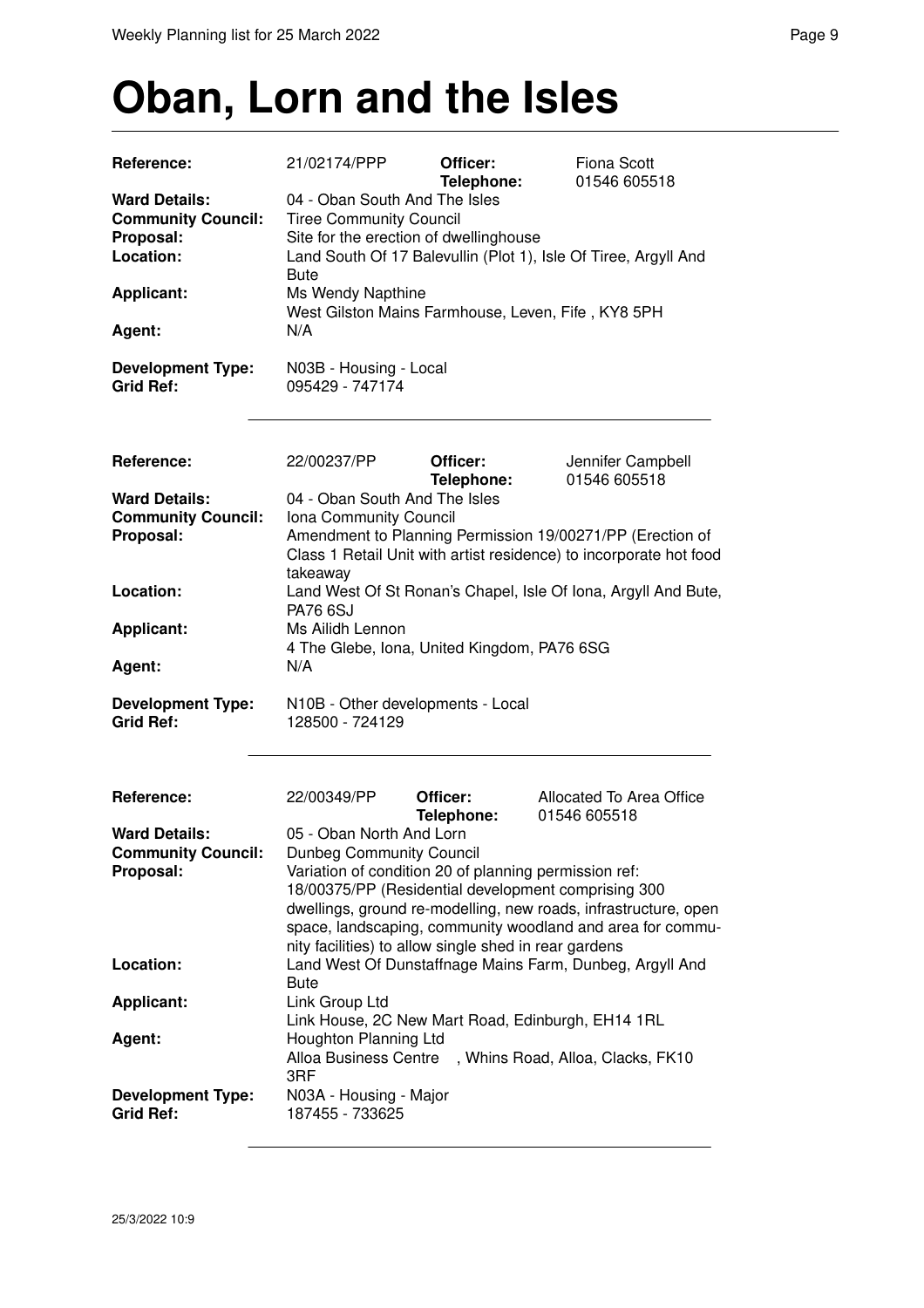| Reference:                | 22/00401/PP                                                                                             | Officer:<br>Telephone: | <b>Fiona Scott</b><br>01546 605518 |
|---------------------------|---------------------------------------------------------------------------------------------------------|------------------------|------------------------------------|
| <b>Ward Details:</b>      | 05 - Oban North And Lorn                                                                                |                        |                                    |
| <b>Community Council:</b> | Seil And Easdale Community Council                                                                      |                        |                                    |
| Proposal:                 | Alterations and extension to store to create cafe and change of<br>use of garage to form 2 retail units |                        |                                    |
| Location:                 | Balvicar Stores, Balvicar, Oban, Isle Of Seil, Argyll And Bute,<br><b>PA34 4TE</b>                      |                        |                                    |
| <b>Applicant:</b>         | Mr And Mrs C Dugdale                                                                                    |                        |                                    |
|                           | Balvicar Stores, Balvicar, Oban, Isle Of Seil, Argyll And Bute,<br><b>PA34 4TE</b>                      |                        |                                    |
| Agent:                    | <b>MACARC Architecture &amp; Planning</b>                                                               |                        |                                    |
|                           | Hiddle House, North Shian, Appin, Argyll And Bute, PA38 4BA                                             |                        |                                    |
| <b>Development Type:</b>  | N10B - Other developments - Local                                                                       |                        |                                    |
| <b>Grid Ref:</b>          | 176488 - 716948                                                                                         |                        |                                    |

| <b>Reference:</b>         | 22/00420/PPP                                              | Officer:<br>Telephone: | Allocated To Area Office<br>01546 605518                    |
|---------------------------|-----------------------------------------------------------|------------------------|-------------------------------------------------------------|
| <b>Ward Details:</b>      | 05 - Oban North And Lorn                                  |                        |                                                             |
| <b>Community Council:</b> | <b>Ardchattan Community Council</b>                       |                        |                                                             |
| Proposal:                 | Site for the erection of dwellinghouse                    |                        |                                                             |
| Location:                 | Bute                                                      |                        | Land North East Of Dalvuie Beag, Ledaig, Oban, Argyll And   |
| <b>Applicant:</b>         | Mr Ian Jordan                                             |                        |                                                             |
|                           | Bute, PA37 1RX                                            |                        | Cairnbhan Farm, 1 Ledaig, North Connel, By Oban, Argyll And |
| Agent:                    | Allan Macaskill                                           |                        |                                                             |
|                           | 5 Ferryfield Road, Connel, By Oban, Argyll And Bute, PA37 |                        |                                                             |
| <b>Development Type:</b>  | 1SR.<br>N03B - Housing - Local                            |                        |                                                             |
| Grid Ref:                 | 192129 - 736627                                           |                        |                                                             |
|                           |                                                           |                        |                                                             |
|                           |                                                           |                        |                                                             |
| Reference:                | 22/00457/CPD                                              | Officer:               | Judith Stephen                                              |
|                           |                                                           | Telenhone:             | 01546 605518                                                |

|                                              | Telephone:<br>01546 605518                                 |
|----------------------------------------------|------------------------------------------------------------|
| <b>Ward Details:</b>                         | 05 - Oban North And Lorn                                   |
| <b>Community Council:</b>                    | <b>Kilmore Community Council</b>                           |
| Proposal:                                    | Replace wooden garden shed, small container and modular    |
|                                              | building with single modular building                      |
| Location:                                    | Moleigh Coup, Oban, Argyll And Bute, PA34 4SD              |
| <b>Applicant:</b>                            | Argyll And Bute Council                                    |
|                                              | Moleigh Coup, Oban, Argyll                                 |
| Agent:                                       | N/A                                                        |
| <b>Development Type:</b><br><b>Grid Ref:</b> | NO - not required for statutory returns<br>186986 - 726771 |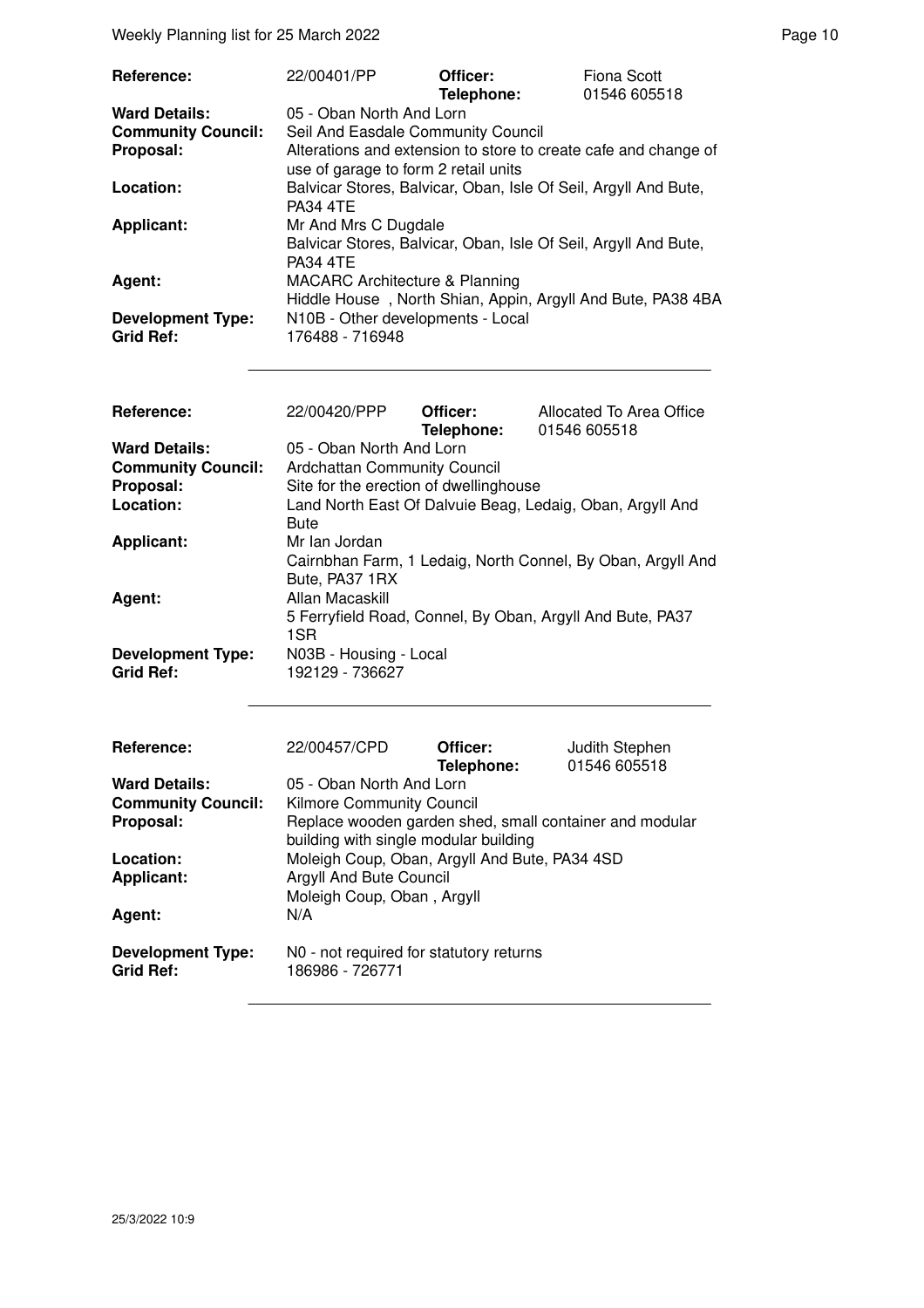Weekly Planning list for 25 March 2022 **Page 11** Assembly Page 11

| Reference:<br><b>Ward Details:</b><br><b>Community Council:</b><br>Proposal:<br>Location:<br><b>Applicant:</b><br>Agent:<br><b>Development Type:</b><br><b>Grid Ref:</b> | 22/00470/PNWAY<br>04 - Oban South And The Isles<br><b>Mull Community Council</b><br>Formation of path<br>Ardura Forest, Lochdon, Isle Of Mull, Argyll And Bute<br>Mr Moray Finch<br>An Roth Community Centre, Craignure, Isle of Mull, Scotland,<br><b>PA65 6AY</b><br><b>TreeStory Ltd</b><br>Kingsford Business Club , 26 Dublin Street, Edinburgh, UK,<br>EH3 6NN<br>G C22W - Forestry Private Way<br>167085 - 731435 | Officer:<br>Telephone: | Judith Stephen<br>01546 605518 |
|--------------------------------------------------------------------------------------------------------------------------------------------------------------------------|--------------------------------------------------------------------------------------------------------------------------------------------------------------------------------------------------------------------------------------------------------------------------------------------------------------------------------------------------------------------------------------------------------------------------|------------------------|--------------------------------|
| Reference:<br><b>Ward Details:</b><br><b>Community Council:</b><br>Proposal:<br>Location:<br><b>Applicant:</b><br>Agent:<br><b>Development Type:</b><br><b>Grid Ref:</b> | 22/00565/TELNOT<br>05 - Oban North And Lorn<br><b>Taynuilt Community Council</b><br>Installation of 9 metre light pole<br>Land Adjacent To 1 Balindore, Taynuilt, Argyll And Bute<br>Openreach<br>81 Newgate Street, London, EC1A 7AJ<br>N/A<br>N0 - not required for statutory returns<br>199121 - 730813                                                                                                               | Officer:<br>Telephone: | Judith Stephen<br>01546 605518 |
| Reference:<br><b>Ward Details:</b><br><b>Community Council:</b><br>Proposal:<br>Location:<br><b>Applicant:</b><br>Agent:<br><b>Development Type:</b><br><b>Grid Ref:</b> | 22/00567/TELNOT<br>04 - Oban South And The Isles<br><b>Mull Community Council</b><br>Proposed upgrade works at existing telecommunications mast<br>Telecommunications Mast, Fionnphort, Isle Of Mull, Argyll And<br><b>Bute</b><br><b>WHP Telecoms Ltd</b><br>1A Station Court, Station Road, Guiseley, LS20 8EY<br>N/A<br>N0 - not required for statutory returns<br>130776 - 723306                                    | Officer:<br>Telephone: | Judith Stephen<br>01546 605518 |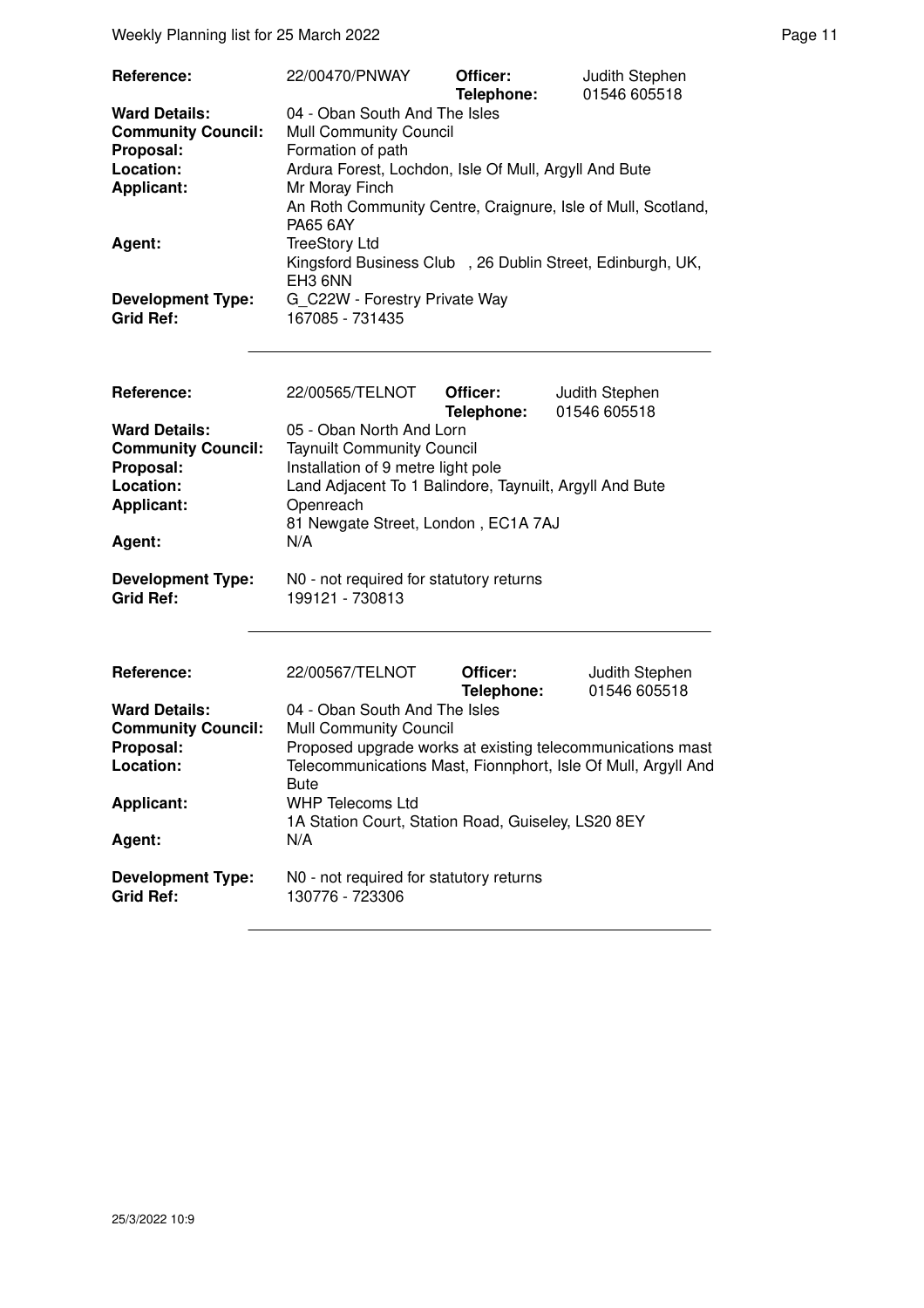Weekly Planning list for 25 March 2022 **Page 12** Page 12

| Reference:<br><b>Ward Details:</b><br><b>Community Council:</b><br>Proposal:<br>Location:<br><b>Applicant:</b><br>Agent: | 22/00569/TELNOT<br>04 - Oban South And The Isles<br><b>Mull Community Council</b><br>Mull, Argyll And Bute<br><b>WHP Telecoms Ltd</b><br>1A Station Court, Station Road, Guiseley, LS20 8EY<br>N/A | Officer:<br>Telephone: | Judith Stephen<br>01546 605518<br>Proposed upgrade works to existing telecommunications tower<br>Telecommunications Apparatus At Glen Aros, Gruline, Isle Of |
|--------------------------------------------------------------------------------------------------------------------------|----------------------------------------------------------------------------------------------------------------------------------------------------------------------------------------------------|------------------------|--------------------------------------------------------------------------------------------------------------------------------------------------------------|
| <b>Development Type:</b><br><b>Grid Ref:</b>                                                                             | N0 - not required for statutory returns<br>156526 - 741778                                                                                                                                         |                        |                                                                                                                                                              |
| Reference:                                                                                                               | 22/00604/TELNOT                                                                                                                                                                                    | Officer:<br>Telephone: | Allocated To Area Office<br>01546 605518                                                                                                                     |
| <b>Ward Details:</b><br><b>Community Council:</b><br>Proposal:<br>Location:<br><b>Applicant:</b><br>Agent:               | 05 - Oban North And Lorn<br><b>Taynuilt Community Council</b><br>Installation of 2no 7 metre high poles<br>Argyll And Bute<br><b>BT</b> Openreach<br>81 Newgate Street, London, EC1A 7AJ<br>N/A    |                        | Land Approx 249 Metres North West Of Oakstara, Taynuilt,                                                                                                     |
| <b>Development Type:</b><br><b>Grid Ref:</b>                                                                             | N0 - not required for statutory returns<br>201303 - 730177                                                                                                                                         |                        |                                                                                                                                                              |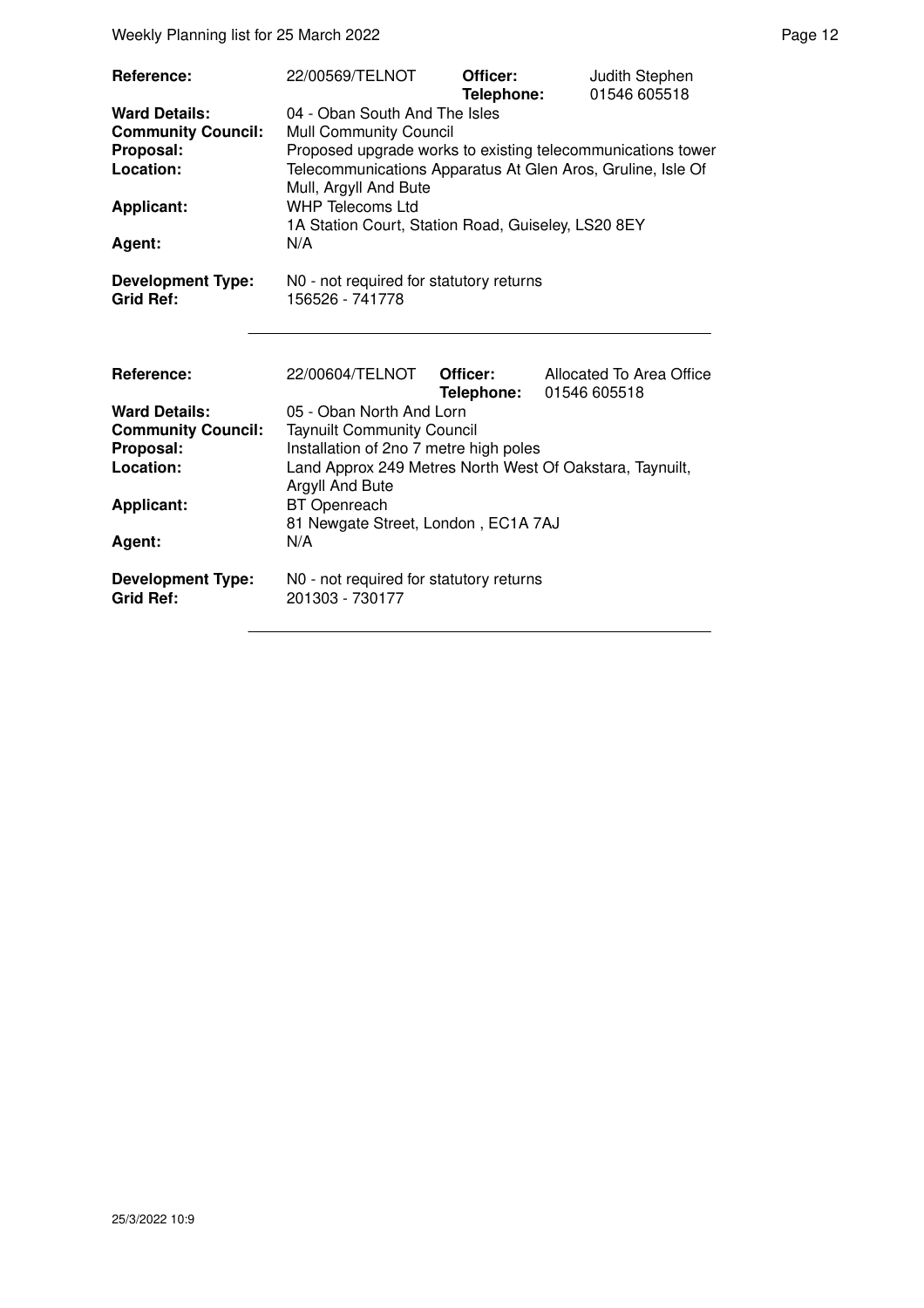### **Mid Argyll, Kintyre and Islay**

| Reference:                                   | 21/02746/ADV                                                                                                       | Officer:<br>Telephone: | Kim MacKay<br>01546 605518                                                                                                                                                                             |
|----------------------------------------------|--------------------------------------------------------------------------------------------------------------------|------------------------|--------------------------------------------------------------------------------------------------------------------------------------------------------------------------------------------------------|
| <b>Ward Details:</b>                         | 03 - Mid Argyll                                                                                                    |                        |                                                                                                                                                                                                        |
| <b>Community Council:</b>                    | Lochgilphead Community Council                                                                                     |                        |                                                                                                                                                                                                        |
| Proposal:                                    | nated/non-illuminated) - retrospective                                                                             |                        | Display of 10 fascia signs and 1no free standing sign (illumi-                                                                                                                                         |
| Location:                                    | Argyll And Bute, PA31 8RR                                                                                          |                        | Harbro Outlet, Site 1, Kilmory Industrial Estate, Lochgilphead,                                                                                                                                        |
| <b>Applicant:</b>                            | MacLeod Construction Ltd<br>Macleod Offices, Kilmory Industrial Estate, Lochgilphead,<br>Argyll And Bute, PA31 8RR |                        |                                                                                                                                                                                                        |
| Agent:                                       | <b>John Peace Associates</b>                                                                                       |                        | 83 Argyll Street, Lochgilphead, Argyll And Bute, PA31 8NE                                                                                                                                              |
| <b>Development Type:</b><br><b>Grid Ref:</b> | N15 - Advertisements<br>186475 - 686623                                                                            |                        |                                                                                                                                                                                                        |
| Reference:                                   | 22/00032/PAWAY                                                                                                     | Officer:<br>Telephone: | Tiwaah P Antwi<br>01546 605518                                                                                                                                                                         |
| <b>Ward Details:</b>                         | 02 - Kintyre And The Islands                                                                                       |                        |                                                                                                                                                                                                        |
| <b>Community Council:</b>                    | South Knapdale Community Council                                                                                   |                        |                                                                                                                                                                                                        |
| Proposal:                                    | Formation of forest track<br>Carse Ardminish Woodland, Kilberry, Argyll And Bute<br>Mr Adrian Clarke               |                        |                                                                                                                                                                                                        |
| Location:                                    |                                                                                                                    |                        |                                                                                                                                                                                                        |
| <b>Applicant:</b>                            |                                                                                                                    |                        |                                                                                                                                                                                                        |
|                                              |                                                                                                                    |                        |                                                                                                                                                                                                        |
|                                              | Brentwood, Denton, Ilkley, Yorkshire, LS29 0HE                                                                     |                        |                                                                                                                                                                                                        |
| Agent:                                       | <b>EJD Forestry Ltd</b>                                                                                            |                        |                                                                                                                                                                                                        |
|                                              | Cringles View , Langbar, Ilkley, Yorkshire, LS29 0EP                                                               |                        |                                                                                                                                                                                                        |
| <b>Development Type:</b><br><b>Grid Ref:</b> | G C22W - Forestry Private Way<br>174443 - 661298                                                                   |                        |                                                                                                                                                                                                        |
| Reference:                                   | 22/00262/MFF                                                                                                       | Officer:<br>Telephone: | Allocated To Area Office<br>01546 605518                                                                                                                                                               |
| <b>Ward Details:</b>                         | 03 - Mid Argyll                                                                                                    |                        |                                                                                                                                                                                                        |
|                                              |                                                                                                                    |                        |                                                                                                                                                                                                        |
| <b>Community Council:</b>                    | <b>Craignish Community Council</b>                                                                                 |                        |                                                                                                                                                                                                        |
| Proposal:                                    | line                                                                                                               |                        | Extension of existing oyster restoration site with the installation<br>of 80 floating baskets attached to 158 metres longline and<br>installation of 112 floating baskets attached to 220 metres long- |
| Location:                                    | Bute                                                                                                               |                        | Land Off Eilean Buidhe, Craignish, Lochgilphead, Argyll And                                                                                                                                            |
| <b>Applicant:</b>                            | Seawilding<br>Achanarnich, Craignish, Nr Lochgilphead, PA31 8QS                                                    |                        |                                                                                                                                                                                                        |
| Agent:                                       | N/A                                                                                                                |                        |                                                                                                                                                                                                        |
| <b>Development Type:</b><br><b>Grid Ref:</b> | N09B - Marine Shellfish Farming - Local<br>178777 - 701981                                                         |                        |                                                                                                                                                                                                        |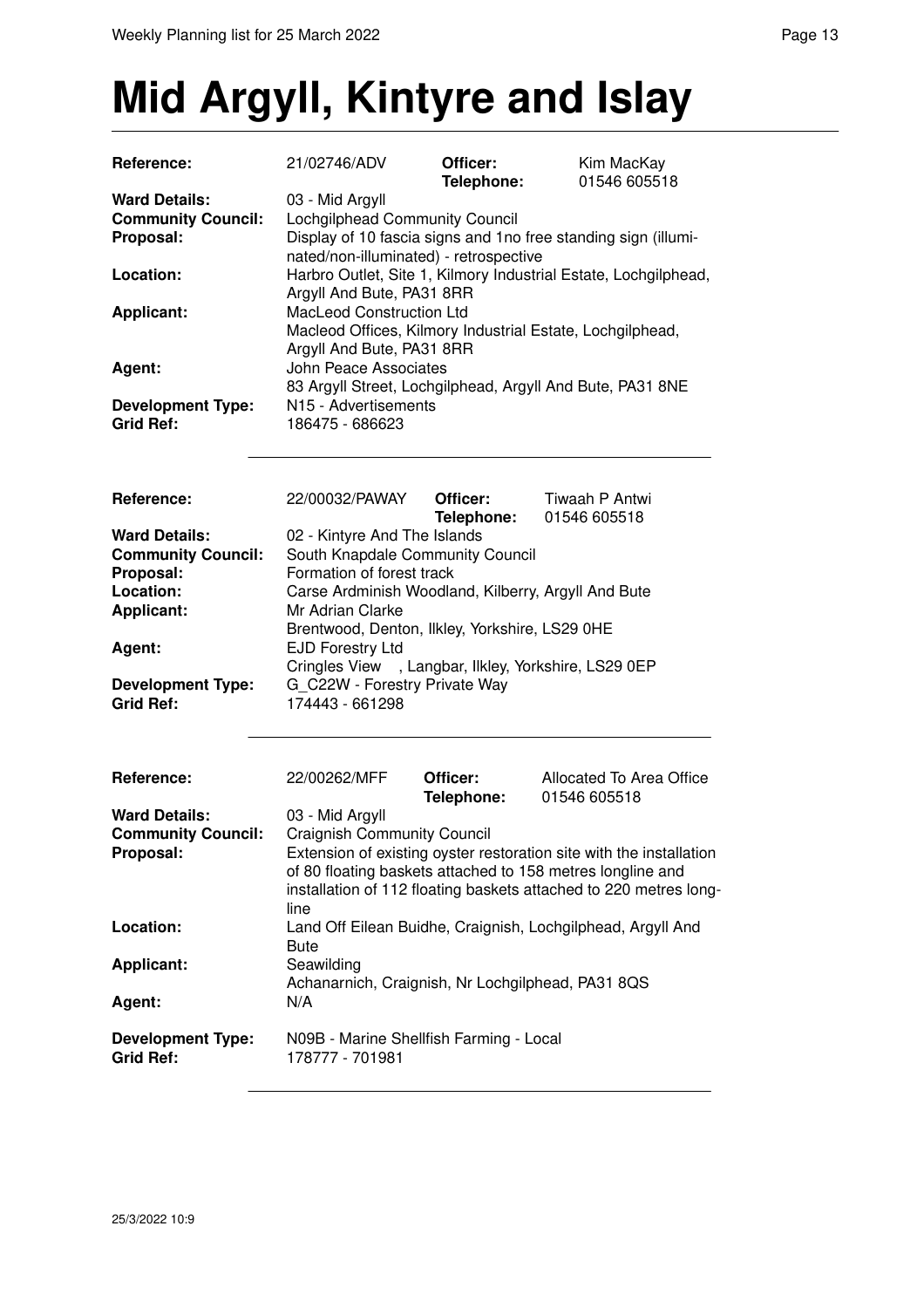Weekly Planning list for 25 March 2022 **Page 14** Page 14

| Reference:                                   | 22/00279/PP                                       | Officer:<br>Telephone: | Allocated To Area Office<br>01546 605518                         |
|----------------------------------------------|---------------------------------------------------|------------------------|------------------------------------------------------------------|
| <b>Ward Details:</b>                         | 03 - Mid Argyll                                   |                        |                                                                  |
| <b>Community Council:</b>                    | North Knapdale Community Council                  |                        |                                                                  |
| Proposal:                                    | estration                                         |                        | Erection of single storey rear extension and alterations to fen- |
| Location:                                    | Bute, PA31 8PQ                                    |                        | Droineach Cottage, Keills, Tayvallich, Lochgilphead, Argyll And  |
| <b>Applicant:</b>                            | Mr Ben Pentreath                                  |                        |                                                                  |
| Agent:                                       | Bute, PA31 8PQ<br><b>Ben Pentreath Ltd</b>        |                        | Droineach Cottage, Keills, Tayvallich, Lochgilphead, Argyll And  |
|                                              | 3NF                                               |                        | 3 Lamp Office Court, Lambs Conduit Street, London, WC1N          |
| <b>Development Type:</b><br><b>Grid Ref:</b> | N01 - Householder developments<br>170162 - 680974 |                        |                                                                  |

| <b>Reference:</b>                            | 22/00284/PP                                             | Officer:<br>Telephone: | Allocated To Area Office<br>01546 605518                                                                            |
|----------------------------------------------|---------------------------------------------------------|------------------------|---------------------------------------------------------------------------------------------------------------------|
| <b>Ward Details:</b>                         | 03 - Mid Argyll                                         |                        |                                                                                                                     |
| <b>Community Council:</b>                    | <b>Inveraray Community Council</b>                      |                        |                                                                                                                     |
| Proposal:                                    | Erection of fencing                                     |                        |                                                                                                                     |
| Location:                                    |                                                         |                        | Land Between Existing Housing At Tower View And New Hous-<br>ing At Dun Na Cuaiche View, Inveraray, Argyll And Bute |
| <b>Applicant:</b>                            | Argyll Community Housing Association<br><b>PA31 8JL</b> |                        | Dalriada House, Lochnell Street, Lochgilphead, Scotland,                                                            |
| Agent:                                       | <b>CMA Architects</b><br>Scotland, G52 4RU              |                        | Hillington Park Innovation Centre, 1 Ainslie Road, Glasgow,                                                         |
| <b>Development Type:</b><br><b>Grid Ref:</b> | N10B - Other developments - Local<br>209235 - 708114    |                        |                                                                                                                     |

| Reference:                                   | 22/00317/PP                                                      | Officer:<br>Telephone: | Allocated To Area Office<br>01546 605518                                                                                                                                                            |
|----------------------------------------------|------------------------------------------------------------------|------------------------|-----------------------------------------------------------------------------------------------------------------------------------------------------------------------------------------------------|
| <b>Ward Details:</b>                         | 03 - Mid Argyll                                                  |                        |                                                                                                                                                                                                     |
| <b>Community Council:</b>                    | <b>Inveraray Community Council</b>                               |                        |                                                                                                                                                                                                     |
| Proposal:                                    | east and north elevations                                        |                        | Alterations and erection of extension to north side of existing<br>dwelling and replacement of part of existing roof to form<br>enlarged first floor, including raising height of parts of walls on |
| Location:                                    |                                                                  |                        | Creggans House, Inveraray, Argyll And Bute, PA32 8XT                                                                                                                                                |
| <b>Applicant:</b>                            | Mr And Mrs Gordon Craig And Rebecca Heaney                       |                        | Creggans House, Inveraray, Argyll And Bute, PA32 8XT                                                                                                                                                |
| Agent:                                       | David Sumsion<br>Ardkinglas, Cairndow, Argyll And Bute, PA26 8BG |                        |                                                                                                                                                                                                     |
| <b>Development Type:</b><br><b>Grid Ref:</b> | N01 - Householder developments<br>207193 - 703217                |                        |                                                                                                                                                                                                     |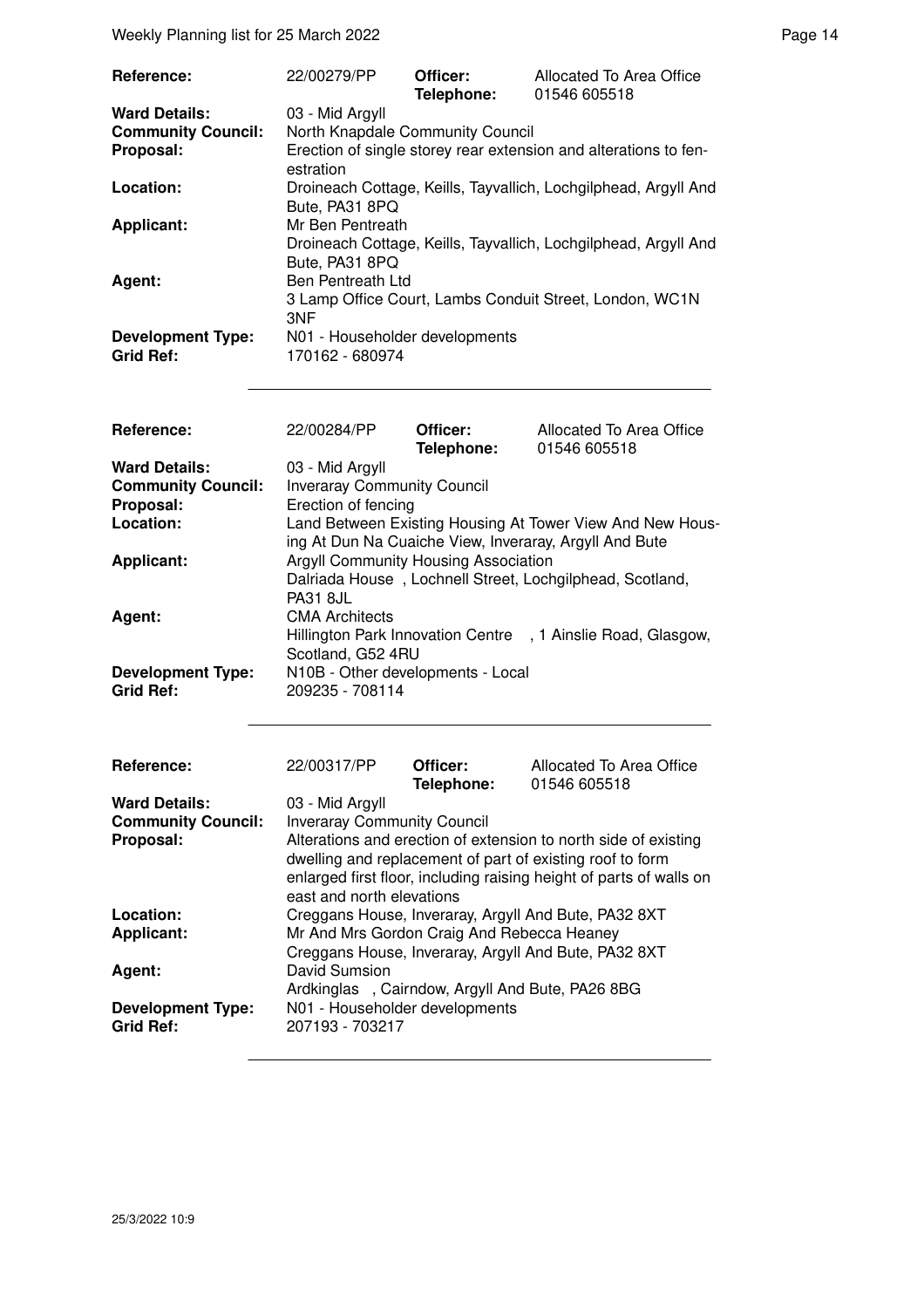| <b>Reference:</b>                            | 22/00331/PP                                          | Officer:<br>Telephone: | Allocated To Area Office<br>01546 605518                     |
|----------------------------------------------|------------------------------------------------------|------------------------|--------------------------------------------------------------|
| <b>Ward Details:</b>                         | 02 - Kintyre And The Islands                         |                        |                                                              |
| <b>Community Council:</b>                    | <b>Gigha Community Council</b>                       |                        |                                                              |
| Proposal:                                    | works                                                |                        | Use of land for the siting of 2 glamping pods and associated |
| Location:                                    | Bute, PA41 7AA                                       |                        | Boathouse Campsite, Ardminish, Isle Of Gigha, Argyll And     |
| <b>Applicant:</b>                            | The Boathouse Restaurant                             |                        | Ardminish Bay, Isle Of Gigha, Argyll And Bute, PA41 7AG      |
| Agent:                                       | Jewitt And Wilkie Architects                         |                        |                                                              |
|                                              |                                                      |                        | Dundas House , 38 New City Road, Glasgow, G4 9JT             |
| <b>Development Type:</b><br><b>Grid Ref:</b> | N10B - Other developments - Local<br>165156 - 648787 |                        |                                                              |

| Reference:                            | 22/00375/PP                                            | Officer:<br>Telephone: | Allocated To Area Office<br>01546 605518 |  |  |  |
|---------------------------------------|--------------------------------------------------------|------------------------|------------------------------------------|--|--|--|
| <b>Ward Details:</b>                  | 01 - South Kintyre                                     |                        |                                          |  |  |  |
| <b>Community Council:</b>             | <b>Campbeltown Community Council</b>                   |                        |                                          |  |  |  |
| Proposal:                             | Repainting of shop front from gloss navy to matt black |                        |                                          |  |  |  |
| Location:                             | 13 Main Street, Campbeltown, Argyll And Bute, PA28 6AD |                        |                                          |  |  |  |
| <b>Applicant:</b>                     | Ms Fiona McArthur                                      |                        |                                          |  |  |  |
|                                       | The Hall, High Street, Campbeltown, Argyll, PA28 6EL   |                        |                                          |  |  |  |
| Agent:                                | N/A                                                    |                        |                                          |  |  |  |
| <b>Development Type:</b><br>Grid Ref: | N10B - Other developments - Local<br>171983 - 620392   |                        |                                          |  |  |  |

| Reference:                                   | 22/00386/PP                                                                                 | Officer:<br>Telephone: | Allocated To Area Office<br>01546 605518                  |  |  |
|----------------------------------------------|---------------------------------------------------------------------------------------------|------------------------|-----------------------------------------------------------|--|--|
| <b>Ward Details:</b>                         | 01 - South Kintyre                                                                          |                        |                                                           |  |  |
| <b>Community Council:</b>                    | <b>Campbeltown Community Council</b>                                                        |                        |                                                           |  |  |
| Proposal:                                    | Erection of extension to dwellinghouse                                                      |                        |                                                           |  |  |
| Location:                                    | Rosebank, High Askomil, Campbeltown, Argyll And Bute, PA28<br>6EN                           |                        |                                                           |  |  |
| Applicant:                                   | Mr And Mrs P Galbraith<br>Rosebank, High Askomil, Campbeltown, Argyll And Bute, PA28<br>6EN |                        |                                                           |  |  |
| Agent:                                       | Allan McDougall                                                                             |                        | 117 Sound Of Kintyre, Machrihanish, Campbeltown, PA28 6GA |  |  |
| <b>Development Type:</b><br><b>Grid Ref:</b> | N01 - Householder developments<br>172615 - 620840                                           |                        |                                                           |  |  |